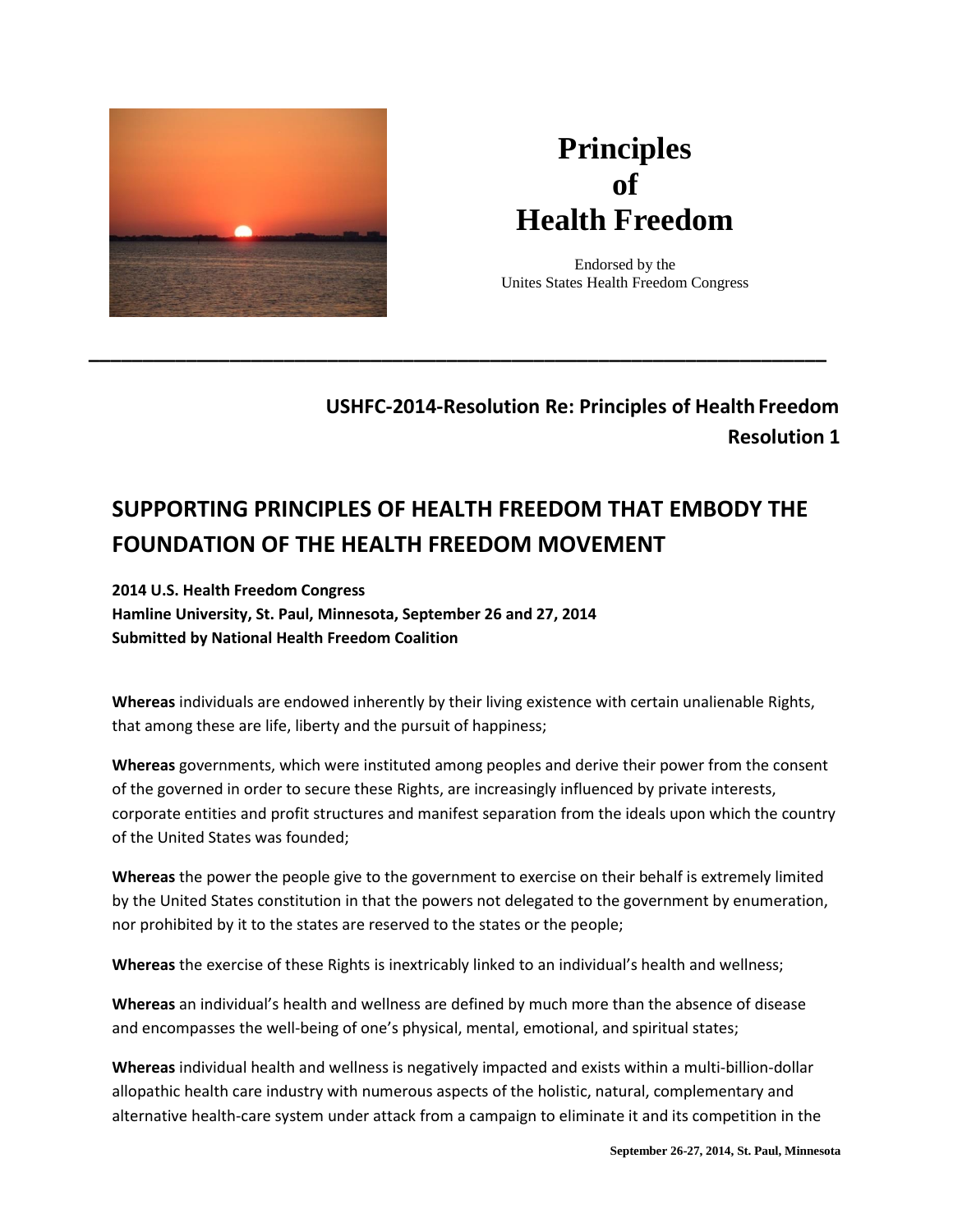health-care marketplace;

**Whereas** with individual and corporate insurance mandates, the opportunity to pursue health and wellness options outside of the dominant and complex web of vested interest options is difficult and scarce; and

**Whereas** there are eight health freedom principles that articulate the inherent rights and responsibilities of all peoples and which embody the natural and inherent rights and freedoms that motivate the human family to protect its existence, health, and longevity;

**Whereas** the following are these eight health freedom principles;

#### **Principle 1**

#### **Freedom to Be Let Alone**

Individuals and members of the human family have the inherent fundamental right of selfdetermination, to be let alone to survive on their own terms and in their own manner.

#### **Principle 2**

#### **Freedom to Act**

Individuals and members of the human family hold the fundamental right and freedom to act on one's own behalf and as one chooses to secure one's health and survival.

# **Principle 3**

#### **Freedom to Access**

In order for freedom of choice to be implemented or meaningful, individuals and members of the human family hold the fundamental right and freedom to access their choices, whomever and whatever one deems necessary or prefers for one's health and survival.

#### **Principle 4**

#### **Responsibility to Do No Harm**

In order to maintain the health and survival of individuals, members of the human family, and the community as a whole, individuals and members of the human family have the responsibility to do no harm.

# **Principle 5**

#### **Responsibility of Tolerance**

**September 26-27, 2014, St. Paul, Minnesota** Because of the diverse nature of the human experience, members of the human family have the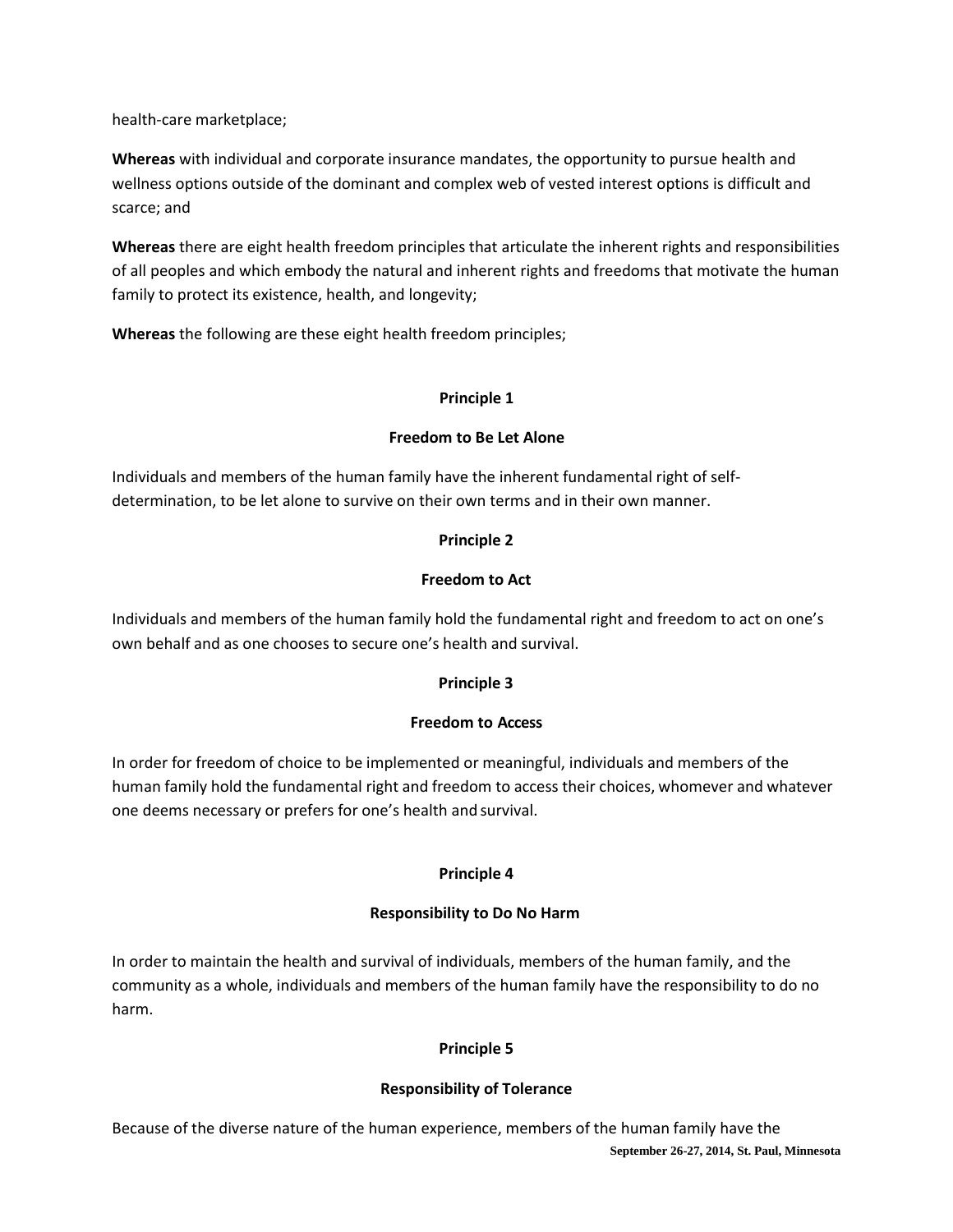responsibility to be tolerant to the extent of avoiding hostile acts toward diverse health and survival options and choices, and similar tolerance toward those who choose those options.

# **Principle 6**

# **General Responsibility of Corporations**

Corporations have the potential of significantly impacting the health and survival of the human family, and thus have the responsibility and duty to be trustworthy entities safeguarding health freedom rights and responsibilities.

# **Principle 7**

# **Special Responsibilities of Corporations**

In light of the special legal nature of corporate entities and their potential systemic impact on the health and survival of the human family, corporations have the following five responsibilities:

# **Principle 7-1**

Corporations and similar entities have the responsibility to honor and preserve the sovereign nature of individuals, the sovereignty of the United States, and avoid any negative impact on the sovereignty of other nation states as it applies to health and survival;

# **Principle 7-2**

Corporations and similar entities have the responsibility to honor and preserve American financial and cultural diversity and multicultural systems that are abiding by and upholding American law, and avoid negative impact on the financial or cultural status of other nation states as it applies to health and survival;

# **Principle 7-3**

Corporations and similar entities have the responsibility to avoid creating or being monopolies with large monopolistic ownership of resources and then allowing that status or position to dictate or dominate cultures, public policies, regulations, or laws, that impact health and survival;

# **Principle 7-4**

Corporations and similar entities have the responsibility to avoid the dominant control of natural resources, the suppression of access to natural resources, or causing potentially harmful modifications or destruction of natural resources;

# **Principle 7-5**

Corporations and similar entities have the responsibility to avoid promotion of products, protocols, policies, regulations, or laws, that would encourage unlimited dependence on corporations and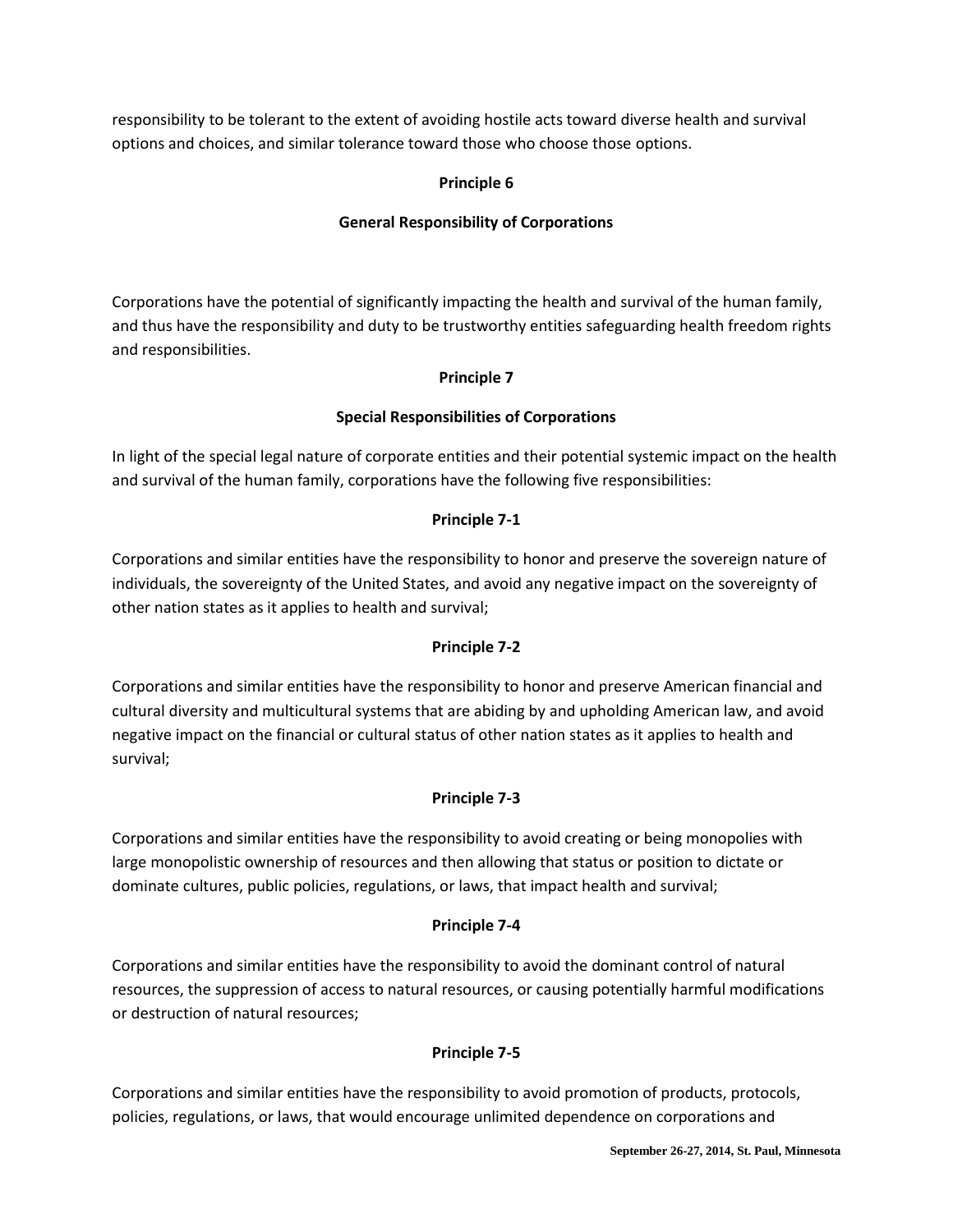institutions, or that would discourage, prohibit, or otherwise negatively impact the ability or will of humans and local human communities to survive and prosper without the existence of the corporation or institution.

#### **Principle 8**

#### **Responsibility of Government**

Government has the responsibility and duty to protect health freedom and to make no law or public policy abridging health freedom or its fundamental principles.

WHEREAS, when these eight principles are adopted and implemented, the majority of the concerns and injustices set forth herein would be remedied;

**THEREFORE, BE IT RESOLVED that the following Voting Members of the US Health Freedom Congress do affirm and support** that the above findings and principles be adopted and promoted as the foundational principles of the health freedom movement.

# **Name of Organization**

AutismOne Bolen Report, The Carnicom Institute CoMeD, Inc. DAMS Inc. (Dental Amalgam Mercury Solutions) DividedLegacy.com ElectromagneticHealth.org Focus Autism Health Choice IAACN International and American Association of Clinical Nutritionists Mercola.com National Health Freedom Action (NHFA) National Health Freedom Coalition (NHFC) North American Society of Homeopaths (NASH) North Carolina Citizens for Healthcare Freedom Ohio Sunshine Health Freedom Coalition

Oklahoma Health Freedom Action Network